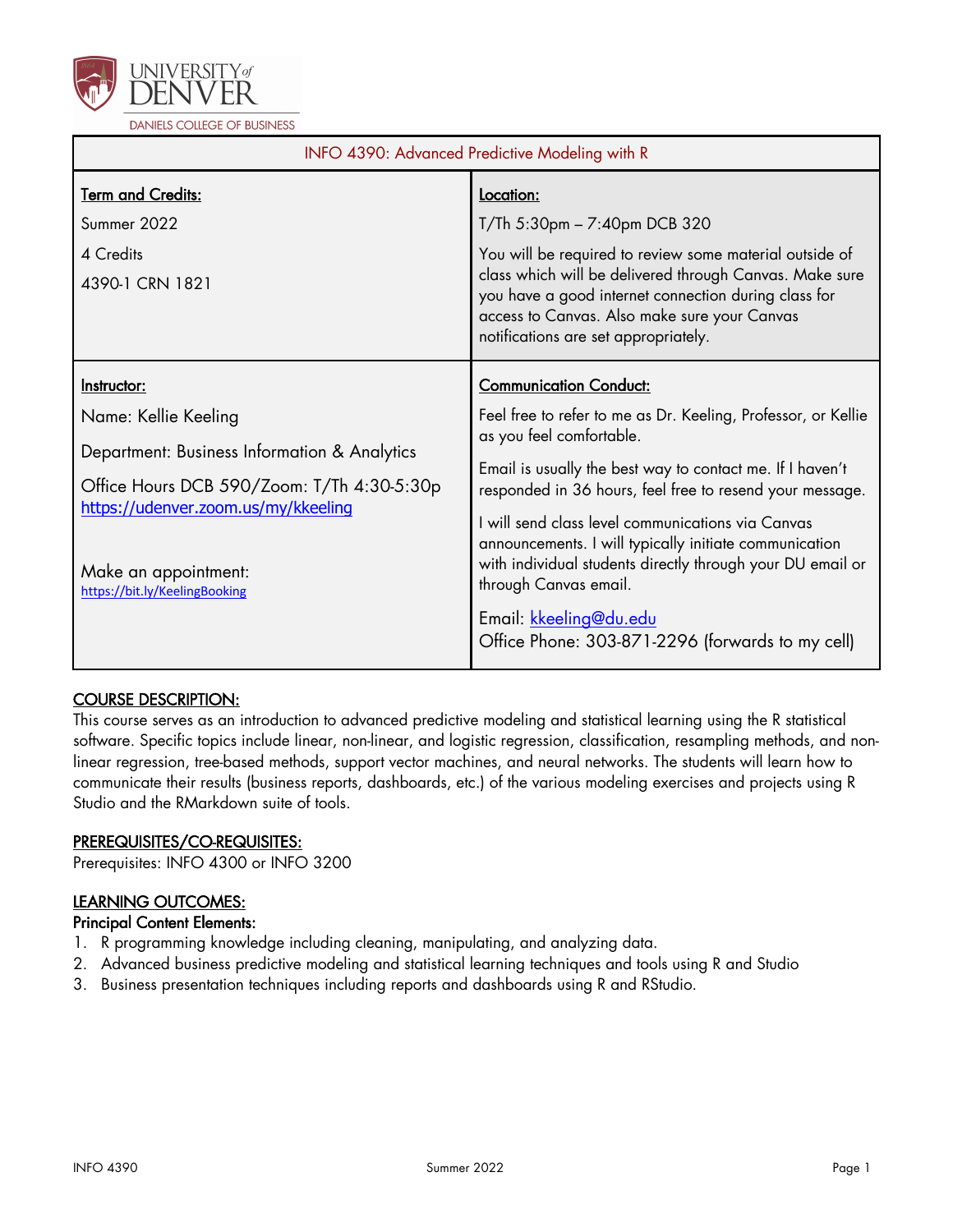

**DANIELS COLLEGE OF BUSINESS** 

### PROGRAM LEARNING OUTCOMES:

- 1. Ethical Decision-Making Graduates will recognize and consider the legal and ethical implications of business decisions.
- 2. Technical Knowledge Graduates will possess basic knowledge of the functional areas of business and how they integrate to achieve organizational goals.
- 3. Communication and Interpersonal Effectiveness Graduates will communicate effectively and have the interpersonal skills necessary to collaborate effectively in a business environment.
- 4. Critical Thinking Graduates will apply critical thinking skills to identify and resolve business issues.
- 5. Global/Intercultural Competence Graduates will be prepared to meet the challenges and opportunities of intercultural differences that impact business organizations in a global society

## STUDENT LEARNING OUTCOMES:

- 1. Apply predictive modeling and statistical learning methodology to a variety of business problems using R and RStudio.
- 2. Apply innovative, interactive data visualization tools/methods to both the raw data and model results as a means for communicating business insights.
- 3. Derive a set of conclusions and business recommendations from these models.
- 4. Learn how to effectively deliver the results of the modeling exercises and projects in technical and non-technical manners.
- *5.* Continue to develop the critical thinking and problem solving skills necessary to produce a business decision or recommendation from a raw data set.

## REQUIRED MATERIALS:

- 1. An Introduction to Statistical Learning with Applications in R, ISBN: 978-1461471387, Publisher: Springer. You can get a digital copy from the bookstore and/or it is also available online for free at http://wwwbcf.usc.edu/~gareth/ISL/ISLR%20Seventh%20Printing.pdf
- 2. R for Data Science: Import, Tidy, Transform, Visualize, and Model Data, ISBN 978-1491910399, Publisher: O'Reilly. (Note: This book is available online for free at http://r4ds.had.co.nz/ .)
- 3. The R statistical software is often referred to as the lingua franca of data science. As such, we will rely extensively on this software, along with RStudio integrated development environment (IDE). Please download both R and RStudio prior to the first day of class or make sure you have gotten into the R Studio Server. Both R and RStudio are available for Windows, Macs, and Linux computers.

### POLICIES, AND RESOURCES:

#### Class Policies.

Classroom Attendance: Please plan to join us in DCB 320 for class unless you have an excused absence (illness, travel for work/class/capston). I will excuse 1 day during the summer for personal travel. I will plan to record the class on Zoom if you miss for an excused absence.

Communication: If you are having difficulty with the course material, please contact me at your earliest convenience. If you are having an emergency situation, please let me know so we can plan accordingly. If you contact me with questions, I plan on responding within 36 hours.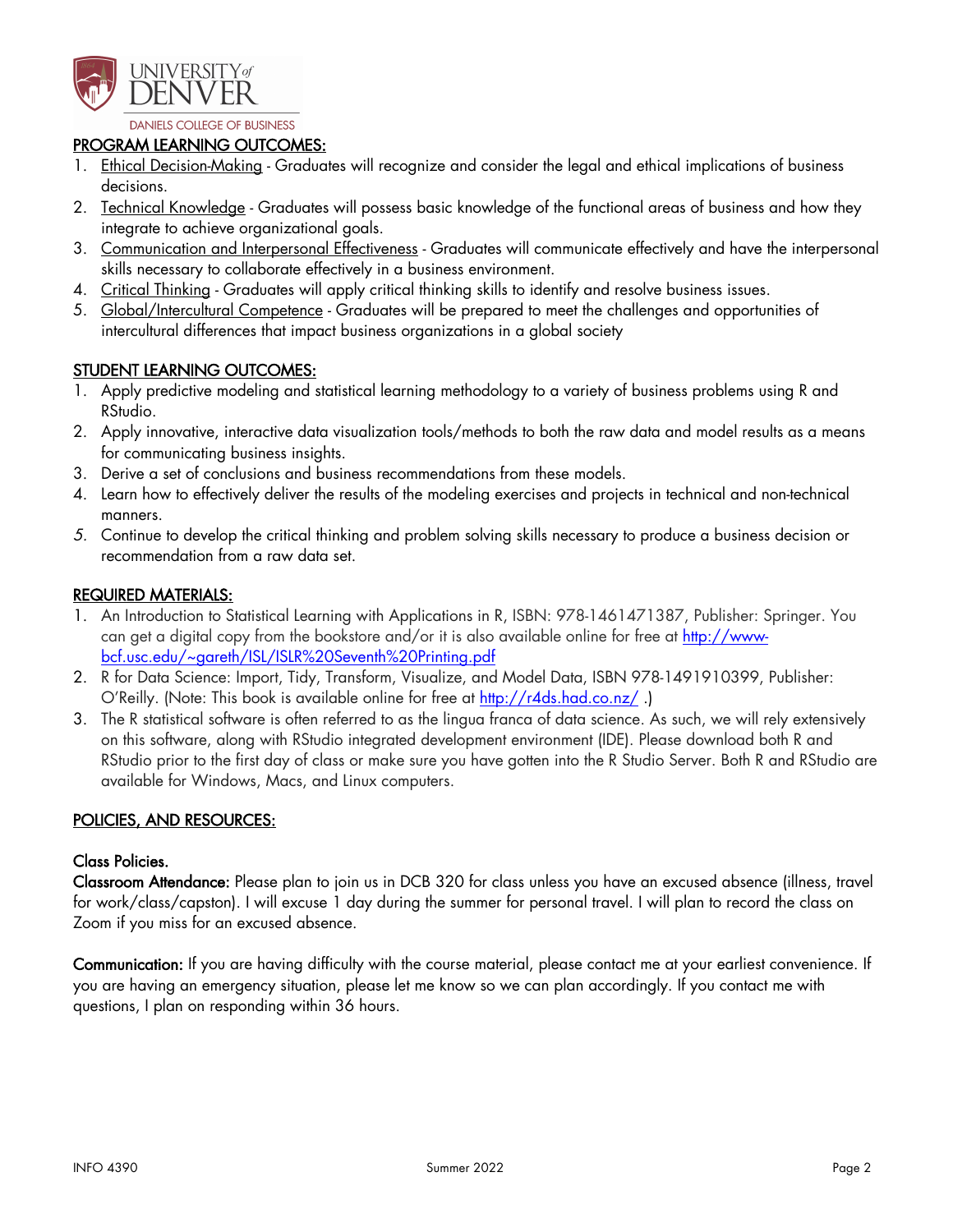

Individual Work: For individual work, you may discuss homework so long as each person is using their own technology to solve problems and turning in their individual work. Looking over someone's shoulder or watching as they do work, no matter how much you feel like you are participating, is not working together. Turning in individual work done by someone else is academic dishonesty and can result in penalties ranging from zero points on the assignment to an "F" in the class and dismissal from the class.

Extra Credit: The syllabus reflects a fair and accurate assessment of your skills in the class. Under no circumstances will you be given the option to complete extra credit to make up for missing assignments and/or to raise your grade. But you will be given the opportunity for 1 Homework Oops Ticket and 1 Project Part 1 or 2 Oops Tickets which will allow you turn in late work without an excuse. The extension with an Oops ticket is 1.5 weeks unless the quarter ends first.

## GRADING STRUCTURE, SCALE, AND POLICIES:

A: 93-100%; A-: 90-92.9%; B+: 87-89.9%, B: 83-86.9%; B-: 80-82.9%; etc. Student performance will be evaluated and calculated on the items below:

## ASSESSMENTS:

| Activity                                                    | Percentage |
|-------------------------------------------------------------|------------|
| Pre Class: DataCamp 7 Chapters                              | 7%         |
| Pre Class: Reading/Lecture Quizzes                          | 20%        |
| In Class: Group Task Mini Assignments & Check In<br>Quizzes | 20%        |
| Homework (3)                                                | 23%        |
| Project (3 parts)                                           | 30%        |
| Total                                                       | 100%       |

DataCamp Chapters: At the beginning of the course, there will be 7 DataCamp chapters assigned to help everyone come up to speed with the R statistical programming language. Sign up for the class "Adv Predictive Analytics w R Su22" (https://app.datacamp.com/groups/adv-predictive-analytics-w-r-su22) through the email you should have received or with the link below. I will automatically be able to see your progress on these assignments. https://www.datacamp.com/groups/shared\_links/12b1f0f25d1ce636708c197a036ca01b25ffdd4a469c661c072b2dbbf5823478

Reading/Lecture Quizzes: Students are expected to read and study the assigned textbook pages in addition to watching lecture videos before class. Topics that are not covered in class, but are still in the text are eligible to appear on assignments. Reading is encouraged prior to class to improve learning. To help motivate you, there will be quizzes posted in Canvas that will be due before class.

Homework: There will be 3 homeworks posted throughout the quarter. The final deliverables will be made using R Markdown.

Project: The focus will be on data analysis and a dashboard presentation to your peers using the skills obtained in this class. The project will be broken into 3 phases (initial proposal, initial data exploration and dashboard creation, and final dashboard and presentation).

### Performance Assessment

The Daniels College of Business may use assessment tools in this course and other courses for evaluation. Educational Assessment is defined as the systematic collection, interpretation, and use of information about student characteristics, educational environments, learning outcomes and client satisfaction to improve program effectiveness, student performance and professional success.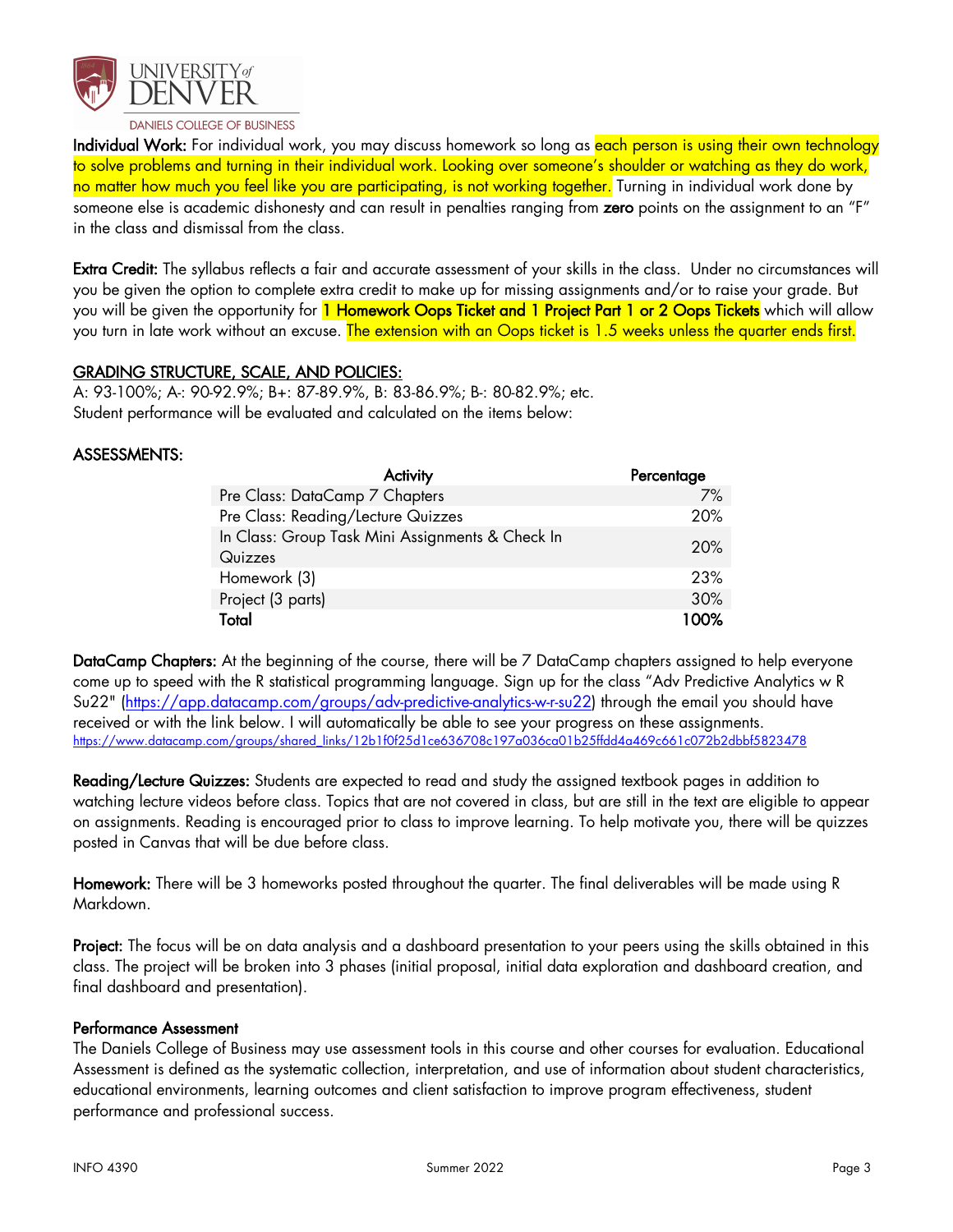

Group Tasks: Each class there will be at least one short assignment to complete to review the material from the reading and in class notes. You will submit your progress at the end of class. I will encourage you to work with others during our class time on these assignments. EVERYONE in the group submit. These will count as participation credit based on attempting the work. If you did not attempt the work with a good faith effort with similar completion to others in the class, I will score down accordingly.

| 100%                                                            | 90%                          | 80%                  | 0%    |
|-----------------------------------------------------------------|------------------------------|----------------------|-------|
| In Class: On Task<br><b>Entire Time</b><br><b>Out of Class:</b> | <b>Completion Acceptable</b> | <b>Completion OK</b> | Other |
| <b>Completed All</b>                                            |                              |                      |       |

If you are absent for class, you should attempt all the questions and submit them before the next class. I will remove the late penalty that will automatically appear if it is submitted by the end of the following class time.

NOTE: Once you submit you can see my solution to the group task under modules. You can use this to self-grade your work and fix anything that you did not solve which you should do before our next class. We will go over some of the answers at the beginning of the following class.

In Class Check-ins: During some classes we will have short individual quizzes to check your understanding of the material at that point in the quarter. You must be present to take them. They can be made up within 1 week for an excused absence. They will be announced before class.

## Course Rules/Requirements

- 1. Everything must be turned in by the indicated due dates on Canvas. If it is due by 11:59pm, I won't count it late as long as it is in by 8a the following morning. You might want to start early just in case you have a computer failure.
- 2. Late work will be accepted with a penalty of 12 percentage points a day (.5% per hour) unless you have requested an Oops ticket. To request an Oops ticket – put a comment with your submission on Canvas of the form "I request 1 of 1 HW Oops Ticket" or "I request 1 of 2 Group Task Oops Ticket". The extension with an Oops ticket is 1.5 weeks unless the quarter ends first.

Syllabus Policy: This syllabus is subject to change based on the needs of the class, and at the discretion of the instructor.

# UNIVERSITY EXPECTATIONS, POLICIES, AND RESOURCES:

Students with Disabilities. A student who qualifies for academic accommodations because of a disability must submit a Faculty Letter to the instructor from the DU Disability Services Program (DSP) in a timely manner, so that the needs of the student can be addressed. Accommodations will not be provided retroactively, e.g., following an exam or after the due date of a project. DSP determines eligibility for accommodations based on documented disabilities. DSP is located in Ruffatto Hall, 1999 E. Evans Ave. (303-871-2278).

### Inclusive Learning Environments.

- In this class, we will work together to develop a learning community that is inclusive and respectful. Our diversity may be reflected by differences in race, culture, age, religion, sexual orientation, socioeconomic background, and myriad other social identities and life experiences.
- The goal of inclusiveness, in a diverse community, encourages and appreciates expressions of different ideas, opinions, and beliefs, so that conversations and interactions that could potentially be divisive turn instead into opportunities for intellectual and personal enrichment.
- A dedication to inclusiveness requires respecting what others say, their right to say it, and the thoughtful consideration of others' communication.